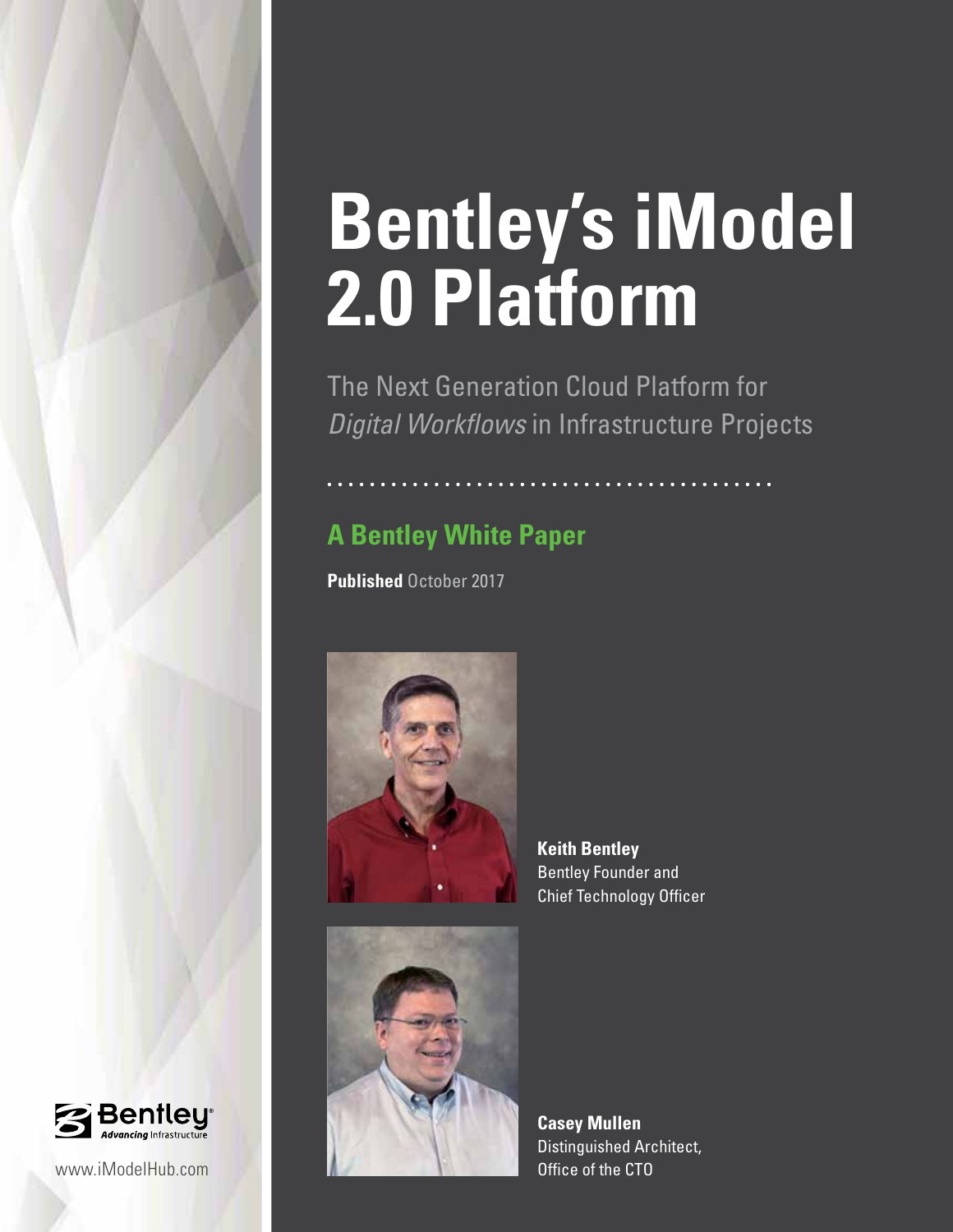# **Foreword**

The last 20 years have seen considerable evolution in software for infrastructure professionals. We went from CAD to Modeling and then to BIM. We went from individual workstations to networked PCs, from sneaker-net to collaborative work sharing. The state-of-the-art for collaborative BIM is the CONNECT Edition, with its applications and the data they produce managed by ProjectWise services in a *connected data environment*.

Now, cloud services are pervasive, and the promise of new technologies like big data analytics, machine learning, artificial intelligence, and blockchain are top of mind for CIOs and technology leaders in infrastructure. These technologies have piqued interest in how we might better manage change and automate workflows in infrastructure projects. Indeed, as progress is made in other industries, the interest is intensifying.

Infrastructure projects have unique characteristics. They involve many collaborating disciplines where the work is interconnected, with thousands of asynchronous decisions and changes for material choices, design, aesthetics, structural integrity, safety, and more.

So, what's next? If constant and unrelenting change characterizes infrastructure projects, then it would seem self-evident that our systems should be designed from the ground up to manage change. We need to move away from a futile attempt to maintain a single model of a design as the "current record", as the very concept of "current" is ephemeral in infrastructure. We need a new paradigm for managing change—a better solution for synchronizing work in infrastructure projects.



*THE IMODEL 2.0 SERVICES ARE PART OF THE CONNECTED DATA ENVIRONMENT.*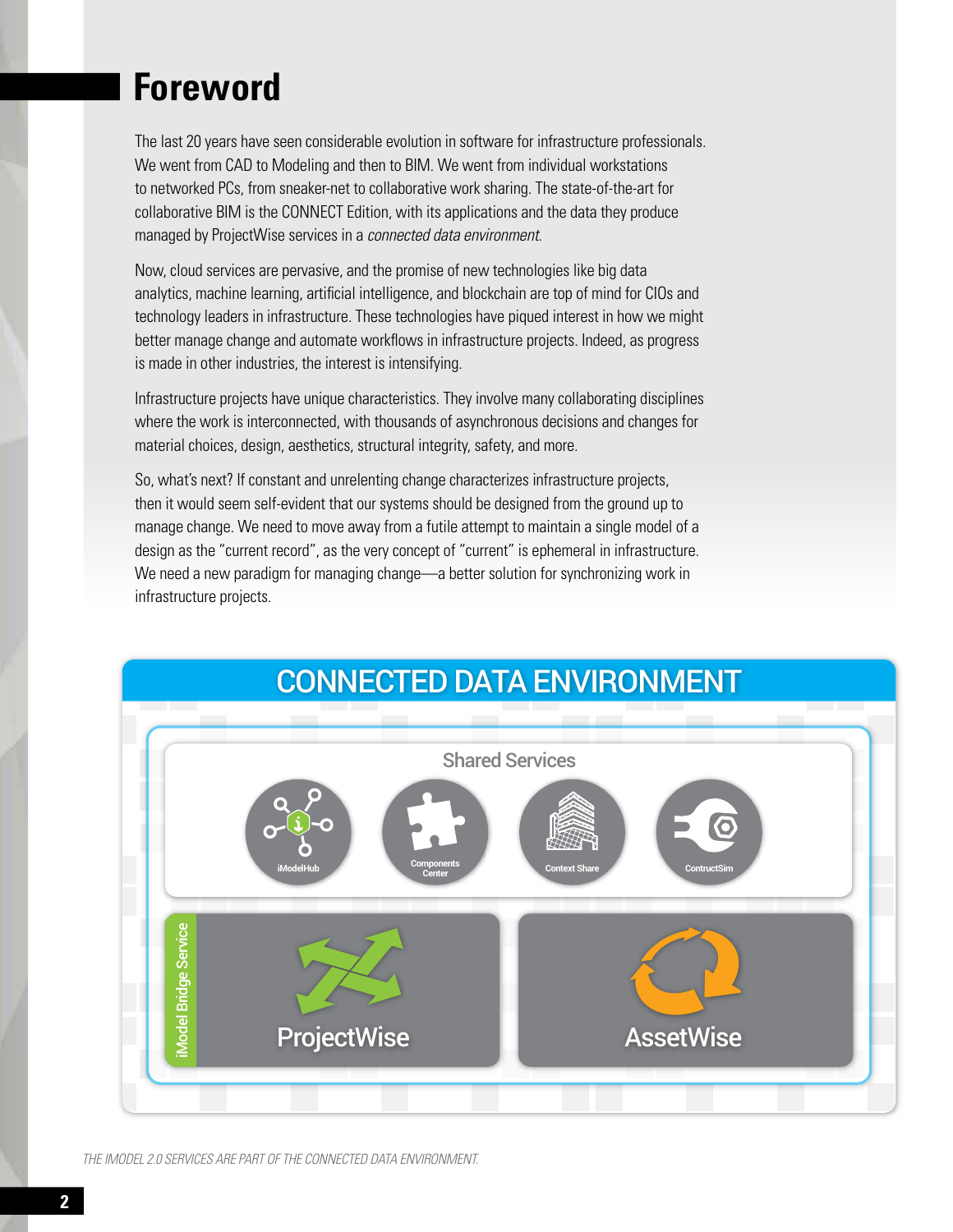# **Bentley's iModel 2.0 Platform**

*The Next Generation Cloud Platform for Digital Workflows in Infrastructure Projects*

## **Keys to Project Visibility: Alignment, Accountability, and Accessibility**

CIOs of engineering firms and infrastructure asset owners have long recognized the value of the information created by a diverse range of tools and workflows that combine to form a "conceptual database" of engineering decisions. They envision a new *digital workflow*, enabled by cloud-based services, that leverages that database to minimize project risk, decrease redundant work, and improve predictability and probability of success. They imagine gaining new insights from their unstructured information from Machine Learning, Artificial Intelligence, and big-data analytics.

Unfortunately, such *digital workflows* are simply impractical with the current generation of engineering design and information management tools that were conceived and invented for a local network of personal computers. The "conceptual database" is really a disconnected array of ever-changing files in formats defined by their authoring applications, stored on file servers as indivisible and indigestible units.

To transform this loose collection of heterogeneous engineering documents into a truly reliable, reusable, and scalable infrastructure asset database (sometimes referred to as an "infrastructure model") we need to fundamentally rethink:

- **• Alignment:** Database queries and analytics only work when the database contains consistent units, semantics, and structure.
- **• Accountability:** In infrastructure projects, the adage "the only constant is change" is particularly relevant. Change must be a first-order concept, not an unwelcome inconvenience. Sometimes, knowing what caused a change, and what was impacted by it, is as important as the change itself.
- **• Accessibility:** Any authorized user or program that can benefit from information in the database should be able to easily access it without impacting other users. This goal is achieved by replicating the database wherever it is needed. Copies are synchronized when necessary through the iModelHub.

The iModel platform builds on Bentley's successful i-model technology in a way that is radically different from "pre-cloud" software. It is a step change forward and is unique in the industry.

## **Introducing the iModel 2.0 Cloud Platform**

These key points summarize the iModel 2.0 Cloud Platform:

**1. It is architected from the ground up to manage change.** iModelHub maintains a "timeline of changes" that is an *accountable* record of who-did-what and when. Any version of the iModel can be *accessed*, and significant versions can be named. Visual and textual reports can show the difference between any two points on the timeline.

- **2. An iModel is a distributed relational database that holds an aligned representation of the changes from the** *digital engineering models* **for a project or asset**. The models include physical and functional models and related drawings, specifications, analytical models, and so forth.
- **3. iModelHub allows unlimited copies of an iModel.** Users can save copies to any device or service including desktops, mobile devices, deployed servers, or cloud-based services. The consumers of the iModel synchronize their copies via subscription to iModelHub's timeline of changes. With iModelHub, the iModel becomes a distributed cloudbased database that allows unlimited scale-out of clients and services with no centralized bottleneck.
- **4. Existing file-based workflows are "bridged" with iModelHub through the ProjectWise iModel Bridge Service.** Users can contribute *digital engineering models* without any change to existing applications or formats, allowing organizations to take advantage of the iModel 2.0 Platform with almost no disruption of existing workflows and at near zero risk.

### **Achieving Accountability through iModelHub's Timeline of Changes**

Imagine a bank account that only showed your current balance without the transaction history to show how that balance was achieved. No record of deposits or withdrawals – just the "current balance" without any context. Most people would find that lack of a transaction history entirely unacceptable, yet infrastructure professionals are currently living with such limitations—they can only see the current state of their engineering data.

Change in data is the source of both value and risk in infrastructure workflows. With iModel 2.0, change itself is a first-class concept. iModelHub maintains a timeline of changes stored as a sequence of immutable ChangeSets that capture how, when, and by whom the engineering data has changed. ChangeSets are:

- **• Fine-grained**—tracking change on a per-property basis and attributing every changed value to its author in context.
- **• Semantically rich**—enabling services to discover how the engineering data is changing in a meaningful way.
- **• Records of change**—efficiently communicating changes among geographically distributed teams in both connected and disconnected workflows.

Services and applications can obtain a copy of the iModel from iModelHub and subscribe to notifications of changes added to the iModel's timeline. Upon notification, they can receive the changes and apply them to their copy of the iModel, thereby synchronizing it. This change notification system drives automated *digital workflows*.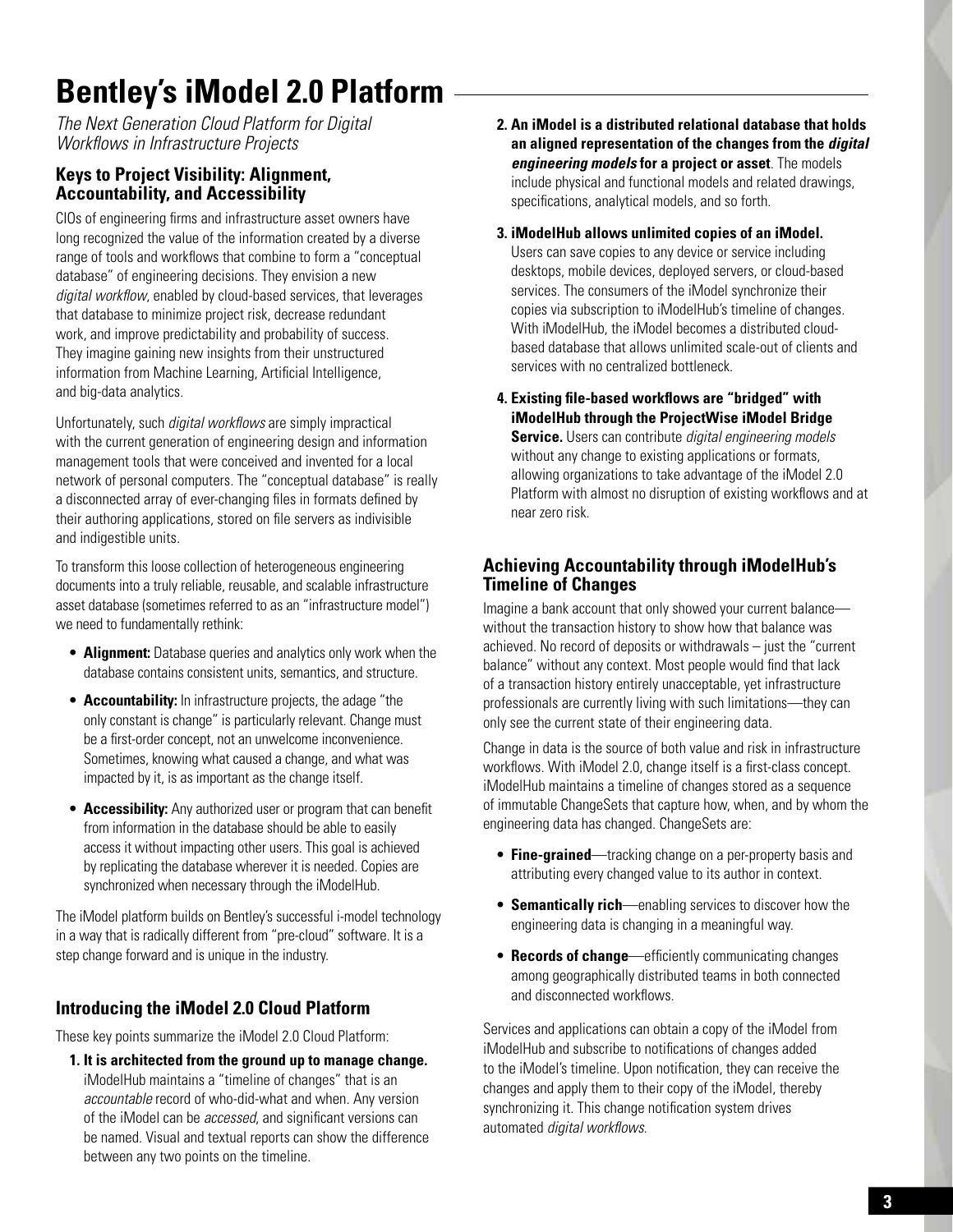In some engineering workflows, such as approval workflows, users may not want to work with the "current" or latest version of information. iModelHub allows access to any version of the iModel along its timeline, and significant or milestone versions can be named (e.g. "90% submittal").

iModelHub is the hub of engineering data and change in the *connected data environment*. Its timeline of changes facilitates automated *digital workflows*, as-needed synchronization of iModels, and insights into how the data is changing.

#### **Accessibility: iModelHub Embraces Distributed Work**

Design, construction, and operations are not centralized activities work is distributed across multiple organizations, individuals, and locations. A single centralized database is not the optimal solution for managing change in engineering data across a fundamentally distributed environment. Remote offices with poor internet connectivity need full access to the data. Field workers also need access to data, and may not have WiFi or cellular connectivity.

Individual teams may need to keep their work isolated as work in process—only synchronizing with the larger project at appropriate milestones.

For these diverse workflows, portable databases that can be synchronized are the optimal solution. A completely centralized database is impractical; it does not lend itself to distributed work, and it requires a strict commitment to a prescribed data format. iModelHub, in contrast, embraces distributed work using distributed databases (iModels) that synchronize as-needed via iModelHub cloud services.

iModelHub's distributed approach means that new users, services, or automated processes can access the iModel without slowing down existing users. Contrast this scalability with that of a centralized database where additional activity can slow down access for all—an inherent bottleneck as use scales. iModelHub is built for distributed cloud scale-out, with clients and services using synchronized copies of any version of the iModel on its timeline.



*The source of information for the iModel's timeline of changes is ProjectWise workflows; iModel Services and web, mobile, and desktop applications consume iModels.*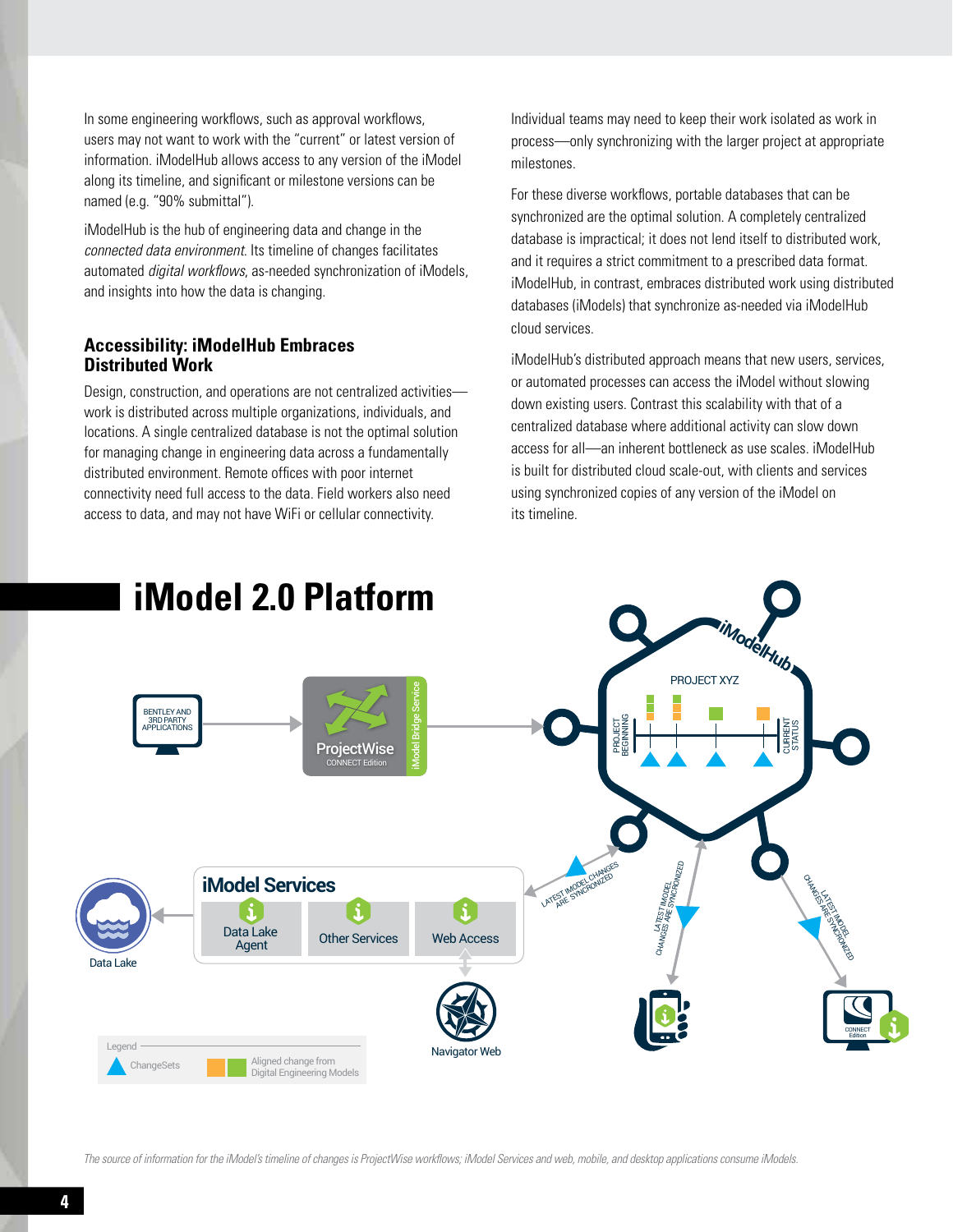

With Navigator Web, any version of an iModel (at any point along its timeline) is accessible in a web browser. This example shows an iModel that aggregates data from Revit, *OpenRoads, and AECOsim Building Designer, along with reality context from ContextShare.*

#### **Accessibility: iModel Services for** *Digital Workflows*

iModelHub is a key part of the iModel 2.0 platform and will make possible an ecosystem of iModel-based applications and services for a wide range of possible workflows on the web, on mobile devices, and on desktops.

iModel Web access services will make graphical and non-graphical information from iModels accessible to cloud-services and browserbased workflows. The iModel Web SDK allows third parties to create custom web applications that mash-up iModels, reality context from ContextShare, and information from other *connected data environment* sources for use in powerful web applications with full 3D navigation, filtering, and property browsing.

Navigator Web uses the iModel Web SDK to enable viewing of named versions of an iModel from any modern web browser, without the need to install plugins or download the iModel.

iModelHub serves as an engineering data distribution hub for mobile devices—synchronizing data to the devices using ChangeSets. The mobile apps keep a complete copy of the iModel, for disconnected operation in the field. By updating the iModel with ChangeSets, users can significantly reduce the data downloaded to keep the iModel current.

CONNECT Edition desktop applications can attach models from iModels as "reference attachments" and receive notifications of changes added to the timeline. CONNECT Edition users can review both graphical and non-graphical changes.

iModel transformation services will enable purpose-specific republishing of the iModel's data for targeted workflows.

An iModel Data Lake service receives notifications of changes added to the timeline and extracts *aligned* information to populate a data lake for analytics and Artificial Intelligence solutions.

An iModel for a design and construction project becomes ever more valuable after project completion. An iModel can be provided as the as-built representation of the asset. It becomes the as-is iModel the backbone of a digital representation that holds the physical and functional context of the asset for operations and maintenance. The *aligned* iModel can be maintained and used much more easily and cheaply than the original design artifacts and does not require the applications that originally created them. The iModel's timeline will be reset at handover, but the iModel will continue to evolve as changes to the infrastructure are made. The iModelHub will hold the living history of the physical and functional models of the asset.

| n                                                          |                      | References (1 of 1 unique, 1 displayed)                                                                                  |                            |                       |                |
|------------------------------------------------------------|----------------------|--------------------------------------------------------------------------------------------------------------------------|----------------------------|-----------------------|----------------|
| Properties<br>Tools<br>E.                                  |                      |                                                                                                                          |                            | X Hilite Mode: Hilite |                |
| Slot-                                                      | File Name            | Model                                                                                                                    |                            | Description           | Logic          |
| $\mathbf{1}$                                               | $Ca$ $H$             |                                                                                                                          | Attach iModel as Reference | ×                     | th Master File |
| $\epsilon$<br>Scale 1,000000000<br>Offset X 0.000<br>■ノト店場 | SamW                 | Select an iModel<br>第2017-08-22T19:42:24.850<br>1 Sam Wilson<br>04 Plant.i<br>Paul Connelly<br>篇 2017-09-05T12:30:11.293 |                            | ⋗                     |                |
|                                                            |                      |                                                                                                                          |                            |                       |                |
|                                                            |                      |                                                                                                                          |                            | ⋋                     | · Nesting Dep  |
| Display Overrides: All                                     | 02.00.01.15          | 第 2017-08-17T06:46:24.707                                                                                                | X Naveed Khan              | 5                     |                |
|                                                            | Oakland_west_Station | 第2017-08-31T14:50:28.710                                                                                                 | A Mantvydas Verbickas      | ð                     |                |

*MicroStation CONNECT Edition referencing a physical model from an iModel*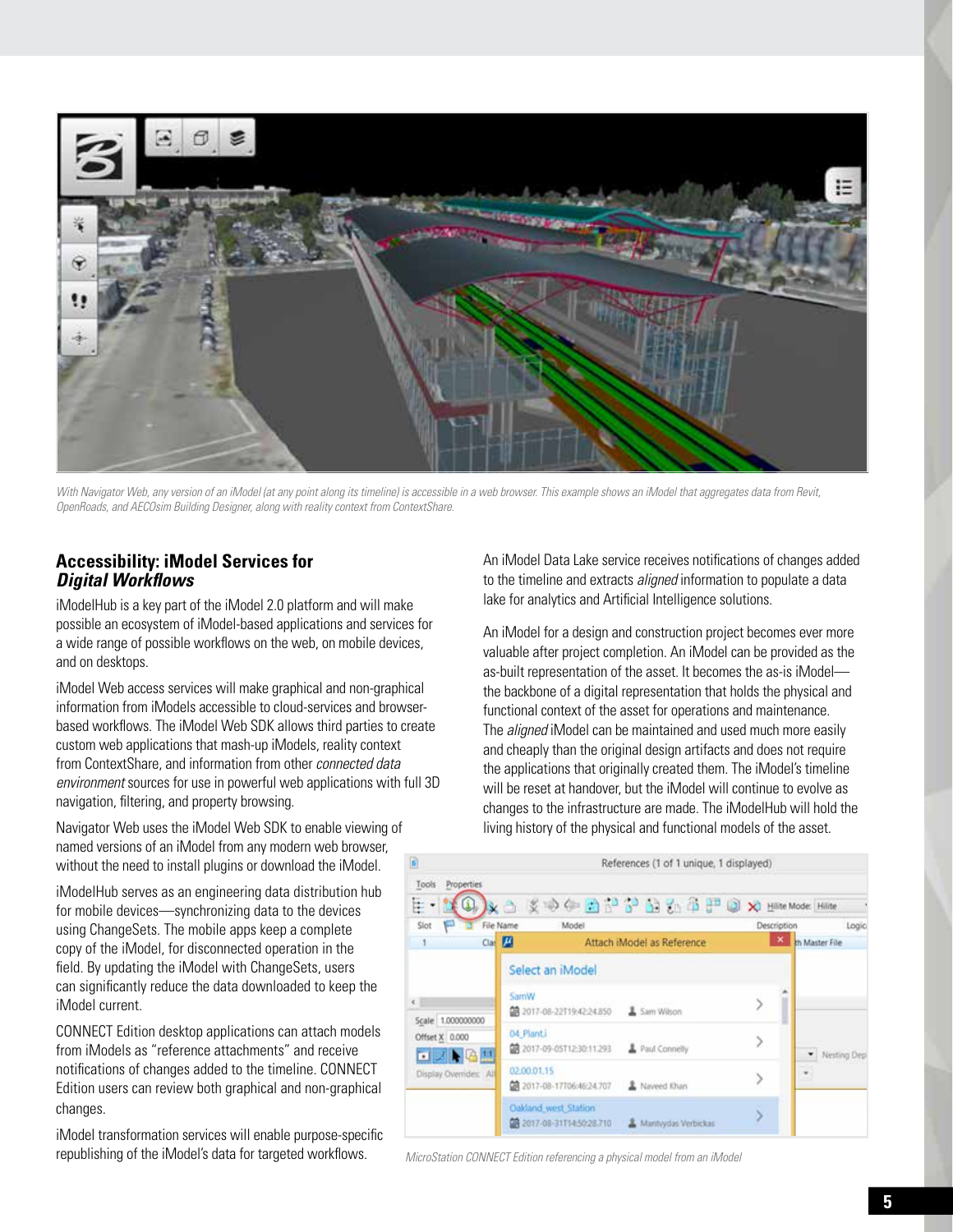

*An AssetWise app shows the as-is physical model of a facility, in context, and integrated with operational information.*

#### **Getting There from Here: ProjectWise iModel Bridges**

We have established that an iModel has consistent *aligned* semantics and that iModelHub's timeline of changes supports *accountability* and provides *accessibility* of data for diversely distributed workflows. We have also said that existing modeling applications, whether from Bentley or other vendors, can contribute changes from *digital engineering models* to the iModel's timeline of changes. The ProjectWise iModel Bridge Service makes these contributions possible.

The ProjectWise iModel Bridge Service has three functions:

- 1. Transform dark data from any modeling application into the *aligned* iModel semantic structure.
- 2. Detect incremental changes in the authored data and transform them to ChangeSets in the iModel's timeline.
- 3. Aggregate changes from *digital engineering models* from many sources into a single, consistent iModel.



*Geometric and non-geometric changes between iModel versions can be reviewed.*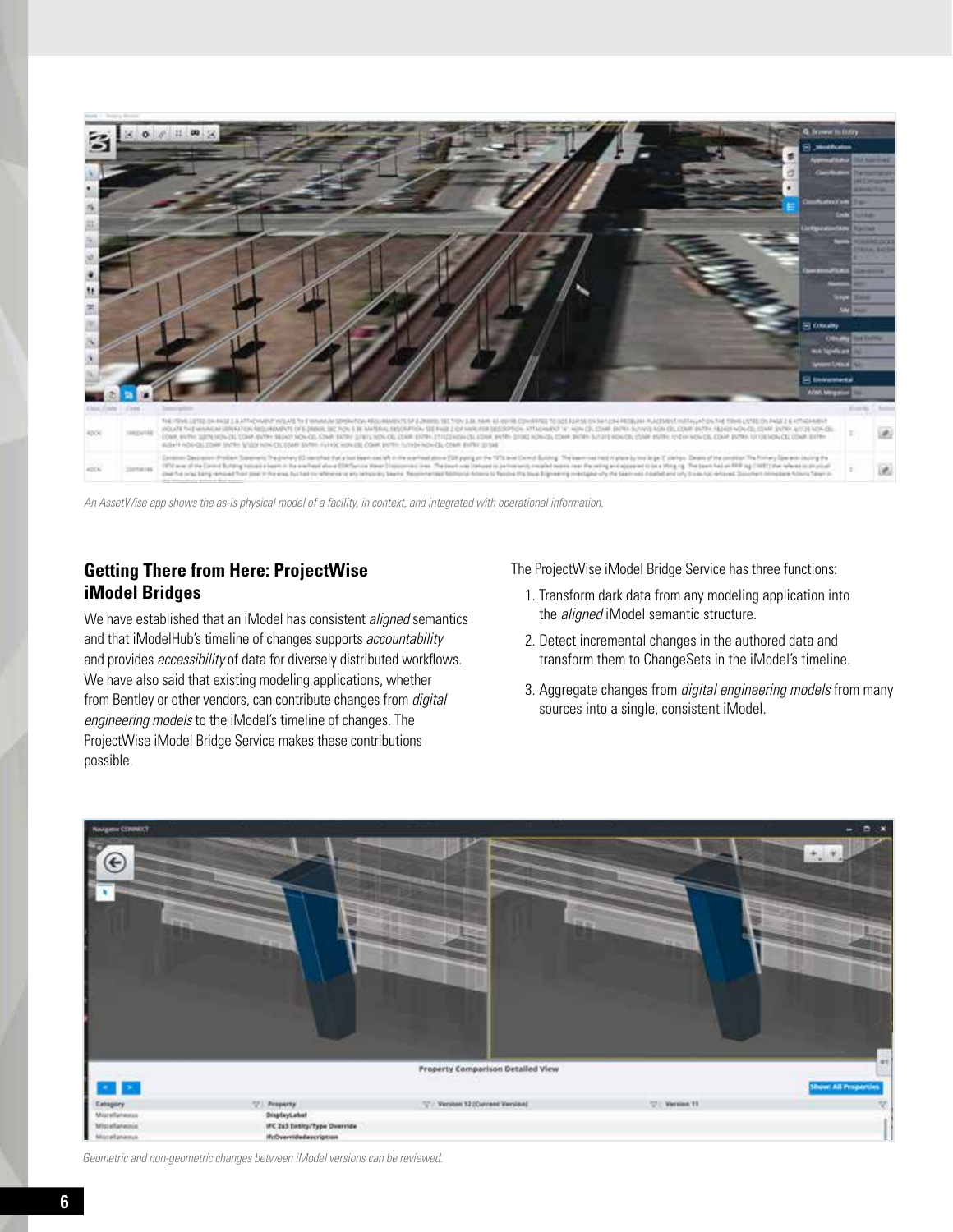Bentley provides format-specific "iModel Bridges" for ProjectWise that incrementally *align* engineering data from all relevant sources, including non-Bentley formats, into iModels. An API also allows third parties to create iModel Bridges.

Once the changes are *aligned* and added to the iModel's timeline, they can be fully leveraged by iModel applications and services. Getting started with iModelHub is as simple as using ProjectWise and turning on the iModel Bridge Service.

#### **iModelHub Will Drive the** *Digital Workflows* **of the Future**

In the era of self-driving cars and ubiquitous digital assistants, engineering data should not sit in dark repositories inaccessible and ignored — it should feed iModel timelines and change-driven *digital workflows* that leverage the rich, *aligned* semantics of iModels. The iModel 2.0 cloud platform will enable a new generation of cloud services that leverage iModels and iModelHub to analyze trends across and within projects, to reduce risk, improve operational proficiency and optimize organizational efficiency.



*Design Insights shows the impact of change between iModel versions on the key indicators of cost, schedule and safety*



*Design Insights provides access to change in KPIs along the iModel's timeline.*